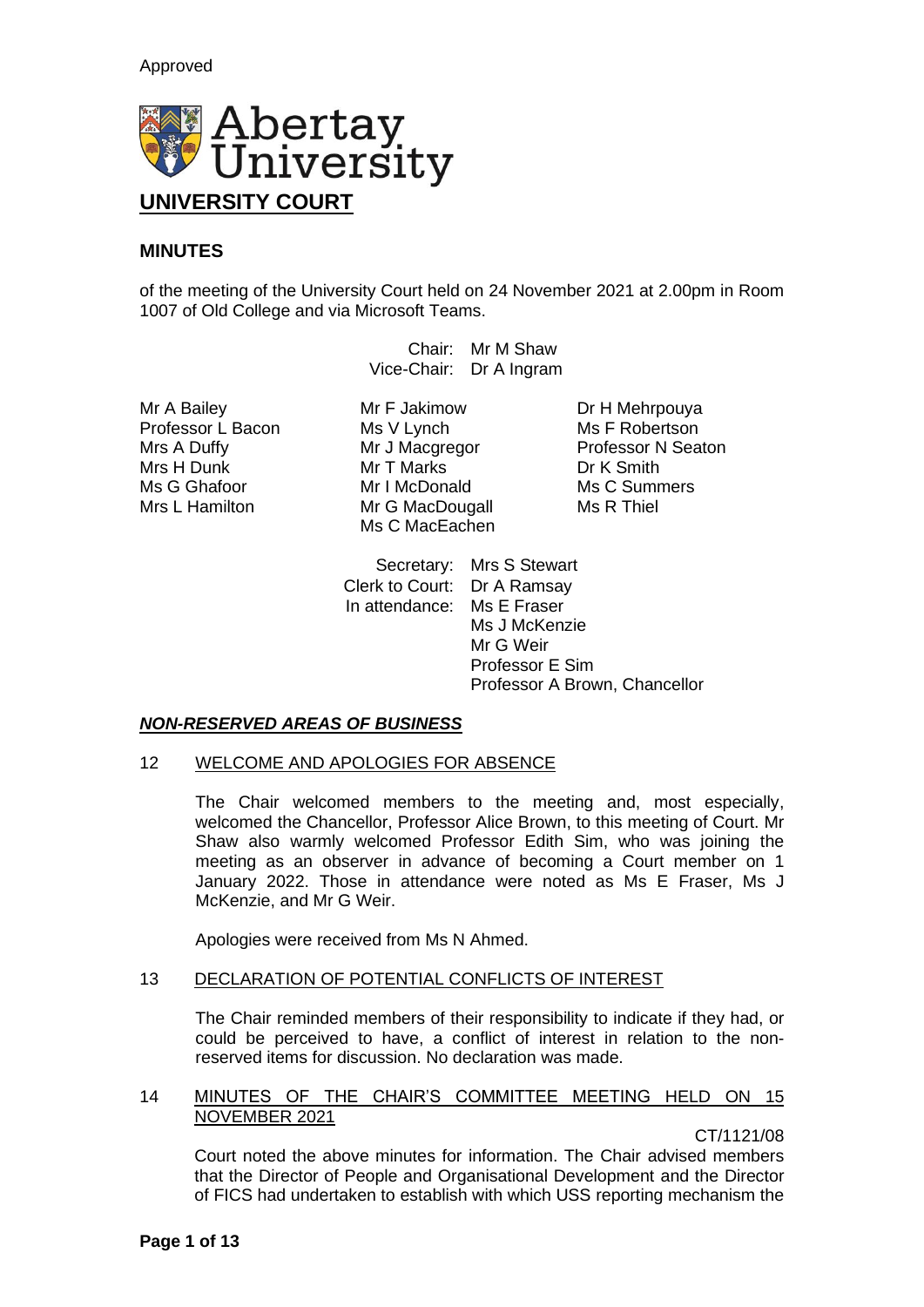University would have to comply.

### 15 MINUTES OF THE MEETING OF COURT HELD ON 15 SEPTEMBER 2021: UNRESERVED

CT/1121/09

Court received and considered the above minutes and approved them as an accurate record.

### 16 MATTERS ARISING FROM THESE MINUTES

Oral report The University Secretary advised Court that there were no matters arising that were not already on the agenda.

## 17 COURT INTERMEDIARY APPOINTMENT

Oral report The Chair reminded Court that, as this would be the last meeting attended by Mr G MacDougall, a new Court Intermediary would be required from 1<sup>st</sup> January 2022. Mr Shaw advised members that Ms V Lynch had agreed to take on the role. Court welcomed the appointment and thanked Ms Lynch.

### 18 COVID-19: UPDATE ON UNIVERSITY OPERATIONS DURING THE PANDEMIC

CT/1121/10 The Principal introduced the above report, intended to provide Court with an overview of the impact of the coronavirus pandemic on the University's staff and actions taken to support staff. Professor Seaton noted that the University continued to operate under its 'Open Access' mode, which corresponded to the Scottish Government's 'beyond level zero' guidance. 24 student cases of COVID-19 and 11 staff cases had been recorded since the last meeting of Court, and there was no evidence to suggest that those individuals had been infected on campus.

Court was advised that academic programmes were being delivered by blended learning during the current academic session. Students were on campus for approximately six hours per week, typically over two days, with a room occupancy that corresponded to a physical separation of 1m between students (typically about 50% of the usual maximum capacity). As required by Open Access and by Scottish Government regulation, a number of Covid safety measures remained in place, including management of foot traffic, the use of masks in corridors and in some study and work environments, enhanced cleaning, the use of hand sanitisers and the recording of the presence of staff, students and visitors on campus. There were still some multiple classes because of reduced room occupancy, but fewer than in the last academic year. This had allowed the University to give students twice as much time on campus as in the last academic year.

Professor Seaton noted that management had decided to deliver teaching in Term 2 on the same blended-learning model as had been used in Term 1 but to increase the maximum occupancy of the classrooms to 75% of the usual capacity. This would be in line with Open Access and with Scottish Government regulations and reflected the risk assessment for classroom teaching. This change would further reduce the amount of duplicate teaching. Laboratory and other practical classes would continue to be subject to their own risk assessments, given the greater complexity of these environments; it was likely that occupancy rates would be higher than at present in some laboratories.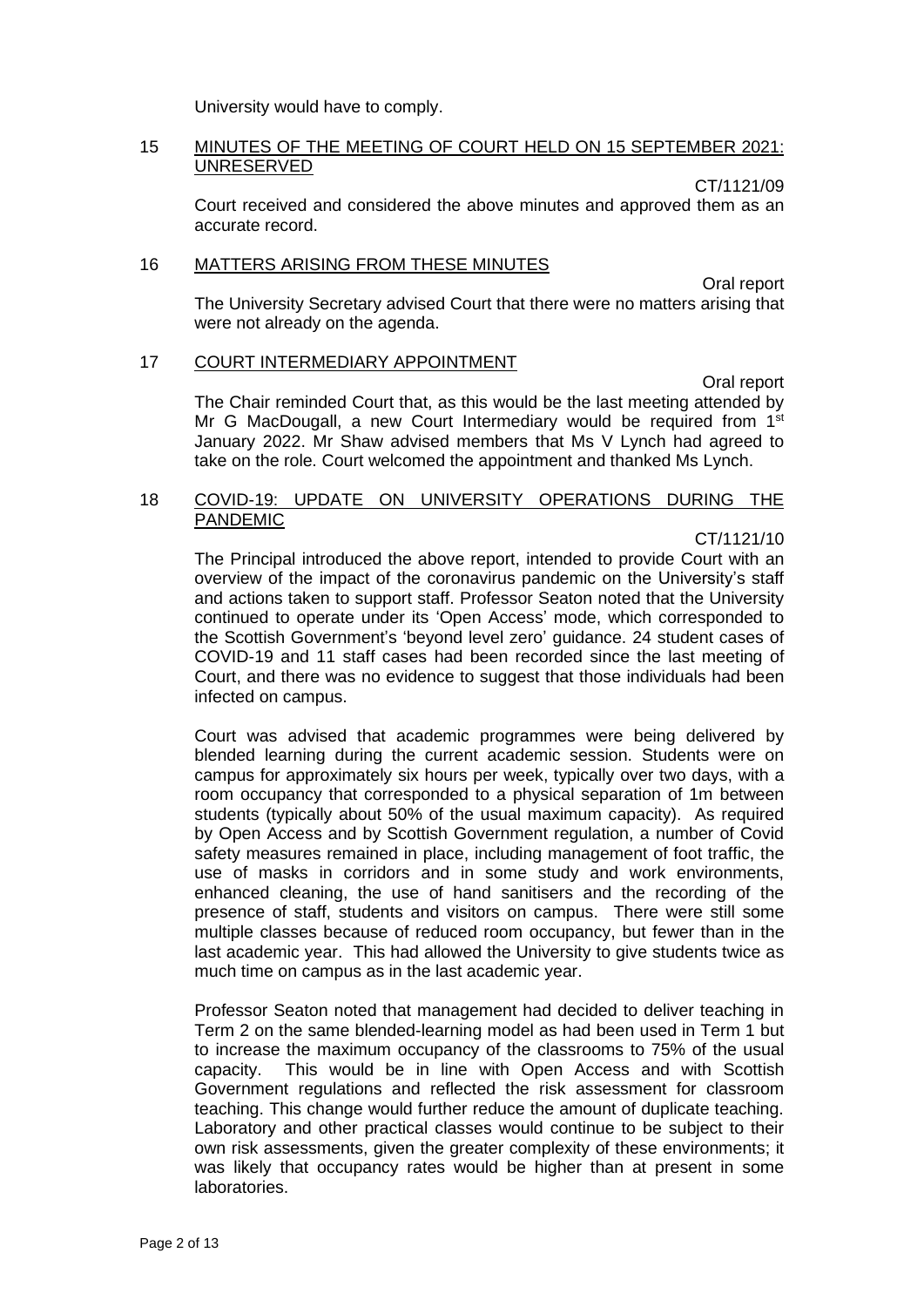Members were apprised that the political environment in connection with Covid continued to be problematical. While the Scottish Government did not wish to change the regulations that governed the HE sector's management of the pandemic, considerable pressure had been placed on universities not to make any changes to the delivery of teaching after Christmas (for example in the time students spend on campus or in the occupancy of teaching spaces). Political pressure had gradually increased, with the latest communication from the Scottish Government (a letter from the Cabinet Secretary for Education and Skills) having arrived earlier in the week. In all universities, planning for teaching after Christmas was already well advanced and it seemed unlikely that any institution would change their plans in response to this pressure; indeed, given the complexity of scheduling academic activity, to do so would be a significant technical challenge. Professor Seaton assured Court that the institution would engage politically to explain its actions, both as an individual institution and collectively through Universities Scotland.

Thereafter, Court noted the report and commended the staff and management of the University.

#### 19 NATIONAL STUDENT SURVEY 2021: MAIN REPORT

CT/1121/11

The Deputy Principal introduced the above analysis of the results of the National Student Survey 2021. Professor Bacon reminded Court that the report should be read in the context of the impact which the global pandemic had on the delivery of on-campus in-person teaching. Whereas in Term 1, students had been provided with one 3-hour block of teaching per programme, in Term 2 (during the period of the NSS survey) all teaching was delivered online except for essential wet laboratory work. The shift to online learning would have restricted access for some to specialist IT hardware and software and it was not unreasonable to infer that having no access to University facilities in the final term of study had impacted on student satisfaction scores. Overall satisfaction had fallen substantially in 2021, by ten percentage points from 2020.

Abertay had achieved a 70% response rate to the 27 core questions but had not reached the 50% response rate required to receive comparative quantitative data for the six additional Covid-specific questions introduced for 2021. In 21 out of 27 questions, University satisfaction scores were above the sector. In two of these, Abertay outperformed the sector to a statistically significant degree, a reduction of eight compared to 2020. There were, however, three questions where Abertay's satisfaction levels were lower than the sector. These related to Learning Opportunities, Learning Community, and the Students' Association. There was also a notable decline in the overall satisfaction score for the School of Design & Informatics, both in absolute terms and in contrast to the other Schools.

Members noted that in 2020, three programmes had been identified as underperforming compared to the sector, a figure which had risen to five in 2021. In relation to the qualitative comments received, the majority were positive, especially for the theme of 'Supportive, passionate teachers'. Whilst Abertay's ranking had dipped overall, the University continued to compare favourably compared to the rest of the sector and Professor Bacon commended colleagues across the institution.

In discussion, members broadly welcomed the results but noted that certain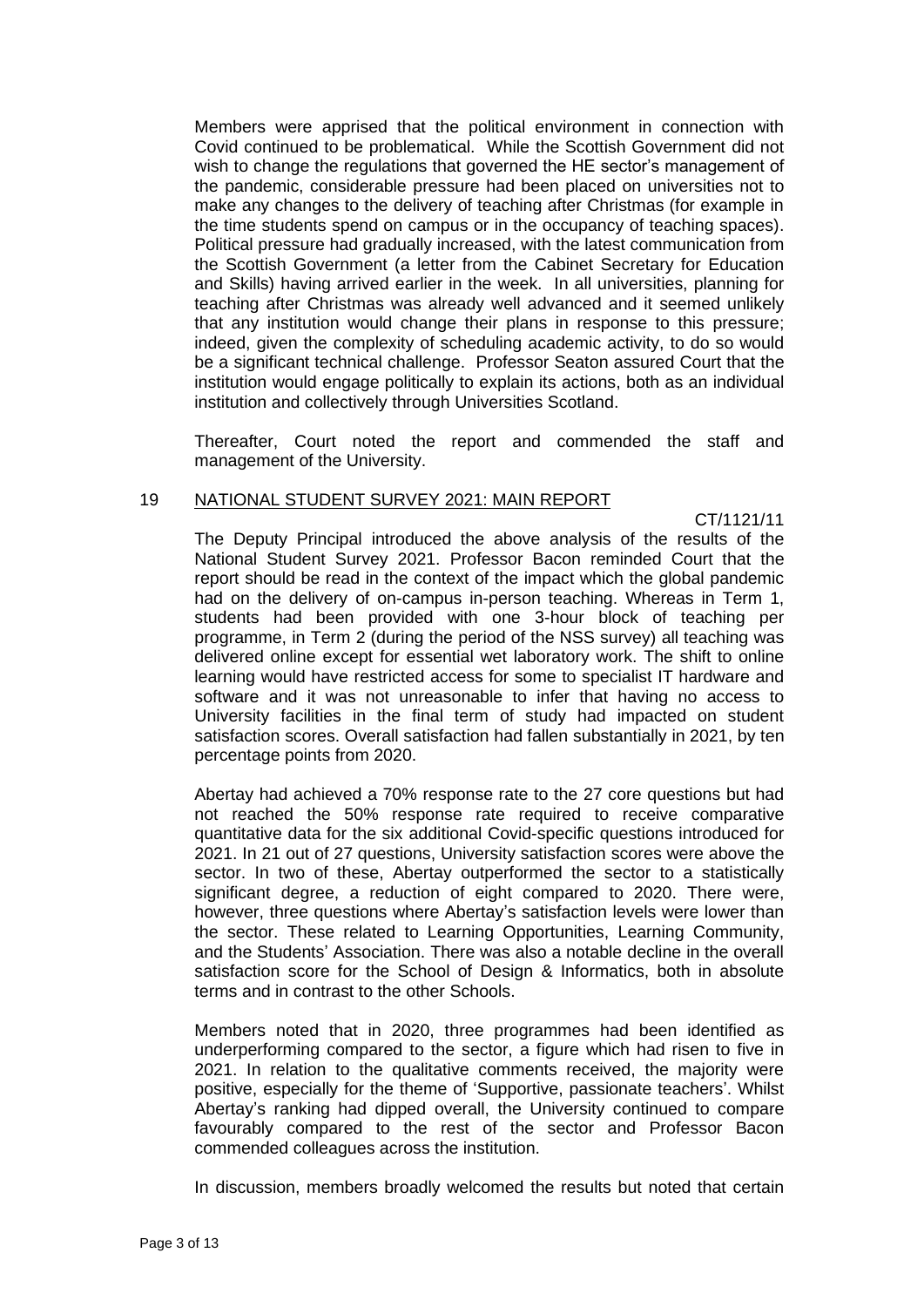courses continued to perform poorly and sought assurances that management intended to address these. Professor Bacon advised Court that the Executive and the Deans of School continued to develop an action plan introduced some years prior. A correlation between those students not receiving prompt feedback feeling undervalued by the University and therefore not participating was identified, although it was noted that feedback and assessment was an issue for many universities. It was vital, in terms of retention as well as the NSS, that Schools engaged with students.

Members were advised that the issues affecting individual scores were not always the same each year and noted that many modules were shared between high-performing and less well performing programmes. The large proportion of direct entrants to the University was identified as a potential factor in student satisfaction levels and it was suggested that more proactive engagement with students articulating from college could help to manage expectations of the University student experience. It was also proposed that the University should map the learner journey to identify areas for improving the student experience. The President of Abertay SA advised Court that not having a physical student space had impacted on the scores relating to the learner community and the student union and that the Abertay SA Vice-President would be writing to the Office for Students to raise the issue of terminology used in the survey.

Thereafter, Court noted the report and requested that a further, more detailed analysis of the survey, with the accompanying action plan, be submitted to its meeting in April 2022.

# 20 STUDENT RETENTION REPORT

CT/1121/12

The Principal introduced the paper, intended to provide Court with an analysis of student retention at Abertay, summarising current work in that area and outlining further actions intended to improve retention. Professor Seaton noted that, despite interventions over the years, Abertay's retention figures compared poorly with those of many other comparable universities. Court had expressed concern about this area for some time and had sought reassurance from management after the two KPIs related to retention and completion had been rated as red in the most recent KPI report.

Members were advised that the University had a strong commitment to supporting its students, evidenced by a vigorous culture of intervention but which did not appear to translate into the improvement of student retention. As an indicator of the student experience and of student success, poor retention rates had the potential to damage the University, not only from a reputational perspective but also in terms of filling funded places and a failure to meet targets set with SFC.

Management had therefore conducted a comprehensive investigation into the University's retention performance over recent months to better understand the figures and to identify areas where the institution should consider changing policy or practice. Abertay's KPIs were based on the external indicators published by HESA, which allowed the University to measure its performance against other institutions. Against these figures, Abertay was second bottom in Scotland for students remaining in HE one year after joining.

Professor Seaton apprised Court of initiatives recently introduced which,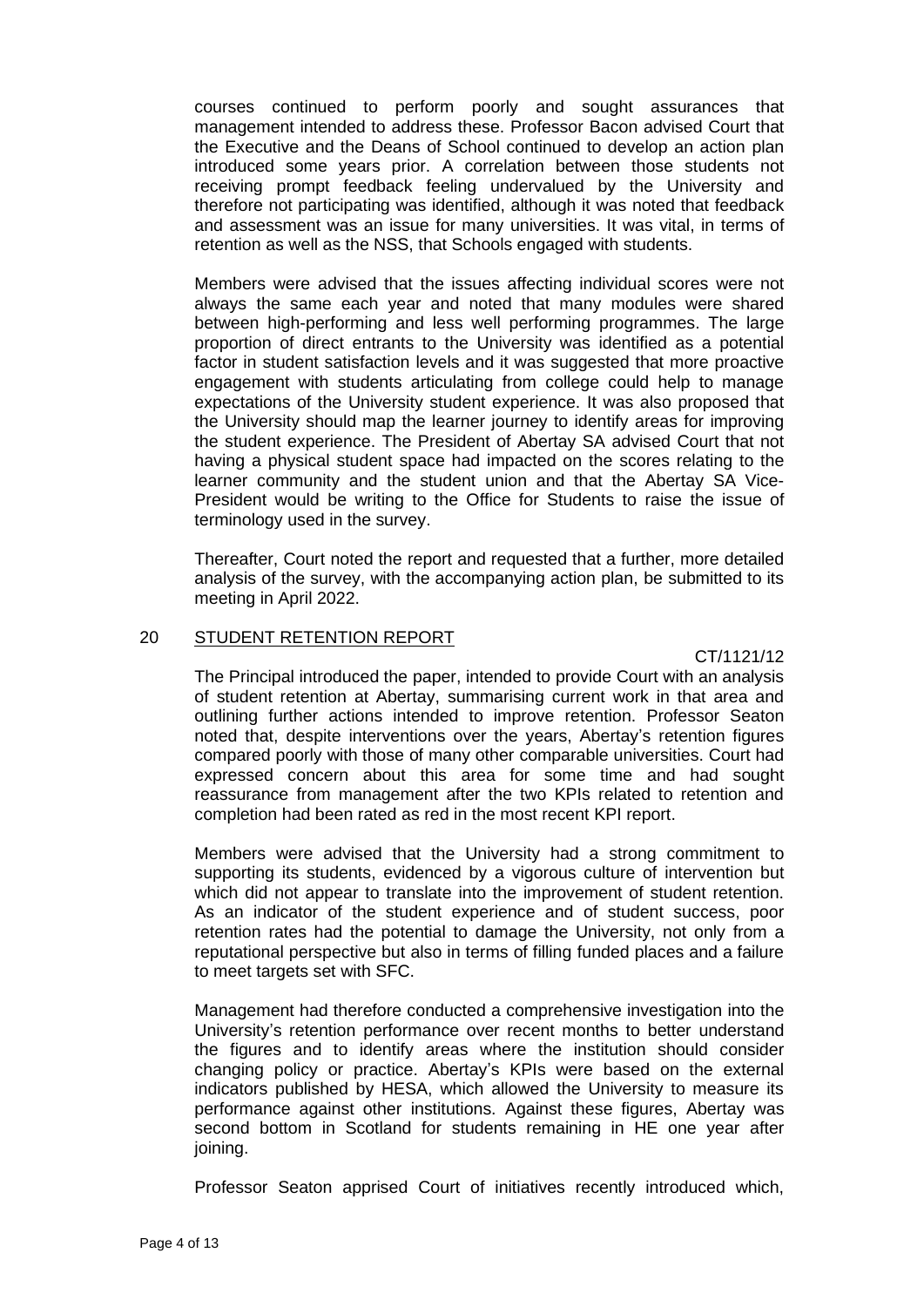whilst already making a difference to students, had not yet had an impact on the non-continuation indicators published by HESA. A Student Success Officer (SSO) had been appointed for each School, whose role was to proactively contact students who did not appear to be engaging. Early signs were encouraging and, whilst the early focus was on first-year students, continuing students would be included as the year progressed. In addition, the University had revisited its academic regulations, which had previously been particularly stringent and out-of-line with sector norms. Other work was underway to refresh the relationship with the Students' Association and engage in more collaborative activity and - based on evidence from the NSS to establish clear guidelines on staff and student expectations.

In discussion, Court noted that significant numbers of those students articulating from partner colleges with HNCs withdrew each year compared to those who entered directly with a HND. Professor Seaton advised members that the University did not require a graded unit from articulating students. This was core to the institutional mission to offer opportunities for education but could be a factor in these students failing to progress. Management would be reviewing the University's admissions policy to consider whether the institution was admitting students who were adequately qualified and prepared to succeed. This would also entail a review of the transition process from college to University to better manage the move from FE to HE. Members were advised that the introduction of the SSO role had already begun to have an impact and that the qualitative data being gathered during their discussions with at-risk students would be invaluable in understanding this issue. It was also intended that the SSOs would work proactively with students with caring responsibilities.

Court welcomed the document as an early overview of the complex interrelationship of factors contributing to a lack of student success but requested that a more detailed review be prepared that provided a greater understanding of the reasons why students chose to leave. It was also requested that a more detailed analysis be provided by age, gender, and SIMD background.

Thereafter, Court noted the report.

# 21 SCOTTISH FUNDING COUNCIL OUTCOME AGREEMENT

CT/1121/13

The Vice-Principal (Strategy & Planning) introduced the above draft outcome agreement for 2021/2022 which had been developed in line with Scottish Funding Council (SFC) guidance for this transitional year. Ms Summers noted that all institutions were required to submit an outcome agreement for 2021/2022, approved by their governing body, to SFC by the end of November. Court was advised that, prior to the pandemic, the expectation had been that the institution had a three-year rolling outcome agreement updated annually but that the process remained in flux pending the outcome of the ongoing review of SFC.

Members were advised that an earlier iteration of the document had been considered by the Finance, People & Corporate Performance Committee in November and that the final draft had been discussed with the Senior Management Team, the Students' Association, and the trade unions. Management had streamlined the document, focussing on the specific information required. Unlike previous years, the University had not been required to commit to future targets but it was expected that the next iteration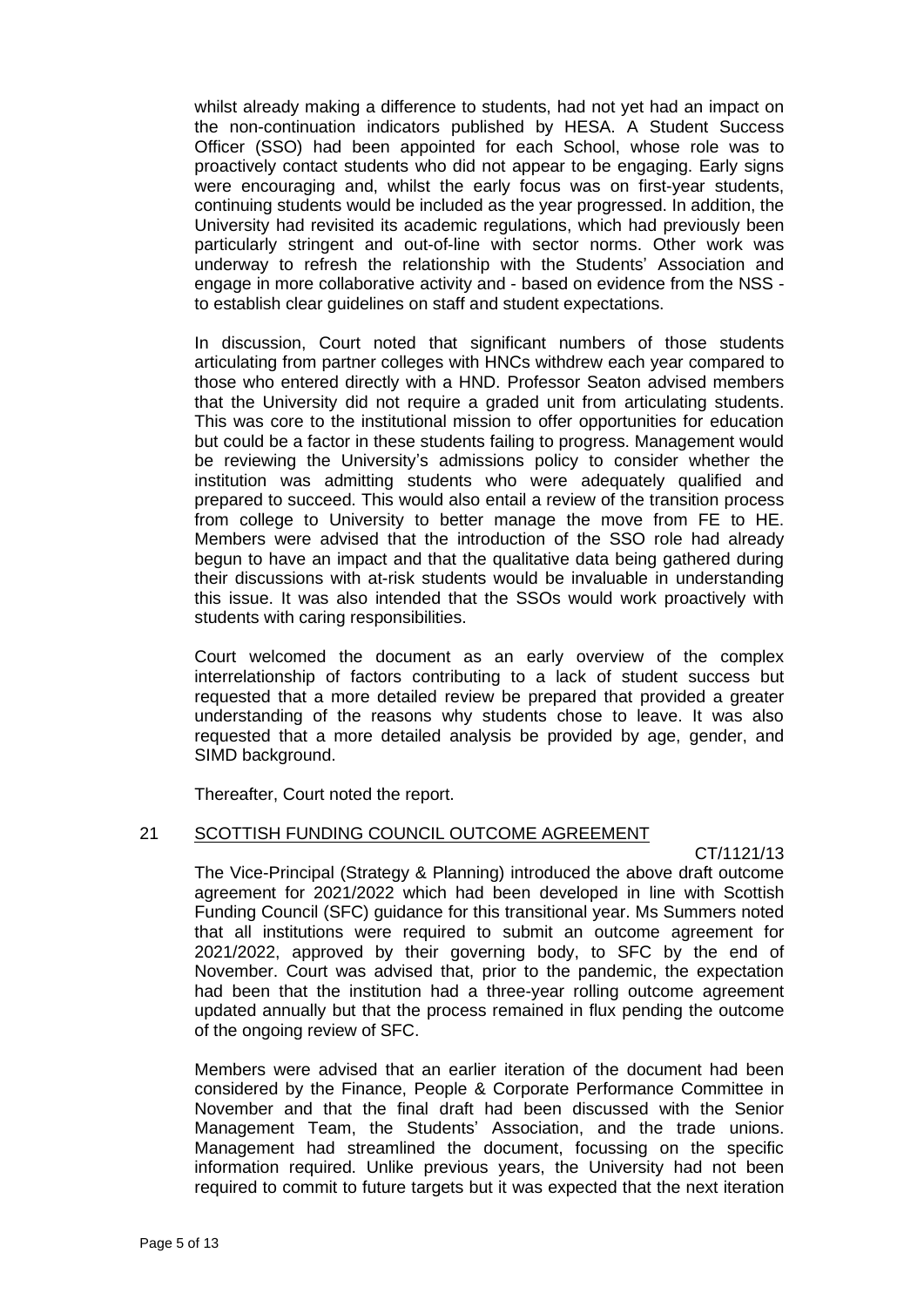of the process would involve target setting, in line with the new national outcome and impact framework.

Thereafter, Court approved the Outcome Agreement 2021/2022 for submission to SFC.

#### 22 PROPOSAL REGARDING RESIDENCES

CT/1121/14 The Director of Finance, Infrastructure & Corporate Services (FICS) introduced the above proposal to withdraw from the direct provision of halls of residence. Mr Weir advised Court that the University currently owned and operated two halls of residence (at Meadowside and Lyon Street) offering a total of 200 places. The University also had nominations arrangements in place with two privately-operated residences in Parker Street and Keiller Court which could make direct placements for up to 498 students and potentially 120 students respectively.

Members noted that a review had been undertaken, working with colleagues from the finance and estates teams, to develop an understanding of the overall cost, income, and risk profile of the University-owned residences. The Executive Group and Senior Management Team (SMT) had considered the preliminary conclusions of the review with subsequent discussions held with the affected staff and the Abertay SA. Pending Court's decision, the University had not advertised Meadowside and Lyon Street for academic session 2022/2023.

Mr Weir advised Court that operating halls of residence was an intrinsically high-risk activity, both reputationally and in terms of maintenance. The financial benefit to the University of providing accommodation was marginal and was erased by indirect costs and the need for the substantial refurbishment of both properties. The £1.5m required for the most basic maintenance would benefit only 200 students, whereas disposal presented an opportunity for the sum to be used differently and to the benefit of the wider student population. The proposal was noted as having received significant consideration at the most recent meeting of the Finance & Corporate Performance Committee, where FCPC had been assured of management's confidence that the affected staff could be redeployed elsewhere in the University.

During a lengthy and involved discussion, members considered the implications of withdrawing from the direct provision of student accommodation. The President and Vice-President of the Students' Association expressed concern that the move would disadvantage students by reducing access to affordable housing and were advised that other lowcost opportunities were available in the private sector. The Principal further noted that the University had already disposed of two other residences because of a lack of uptake. Members sought assurances that the University would be able to dispose of the properties, noting the potential risk posed by the buildings deteriorating further. Mr Weir advised Court that a tentative market analysis had been positive.

The Chair proposed a vote with the result that 13 members declared themselves in favour of the proposal and six against.

Court therefore accepted the recommendation to cease the direct provision of halls of residence.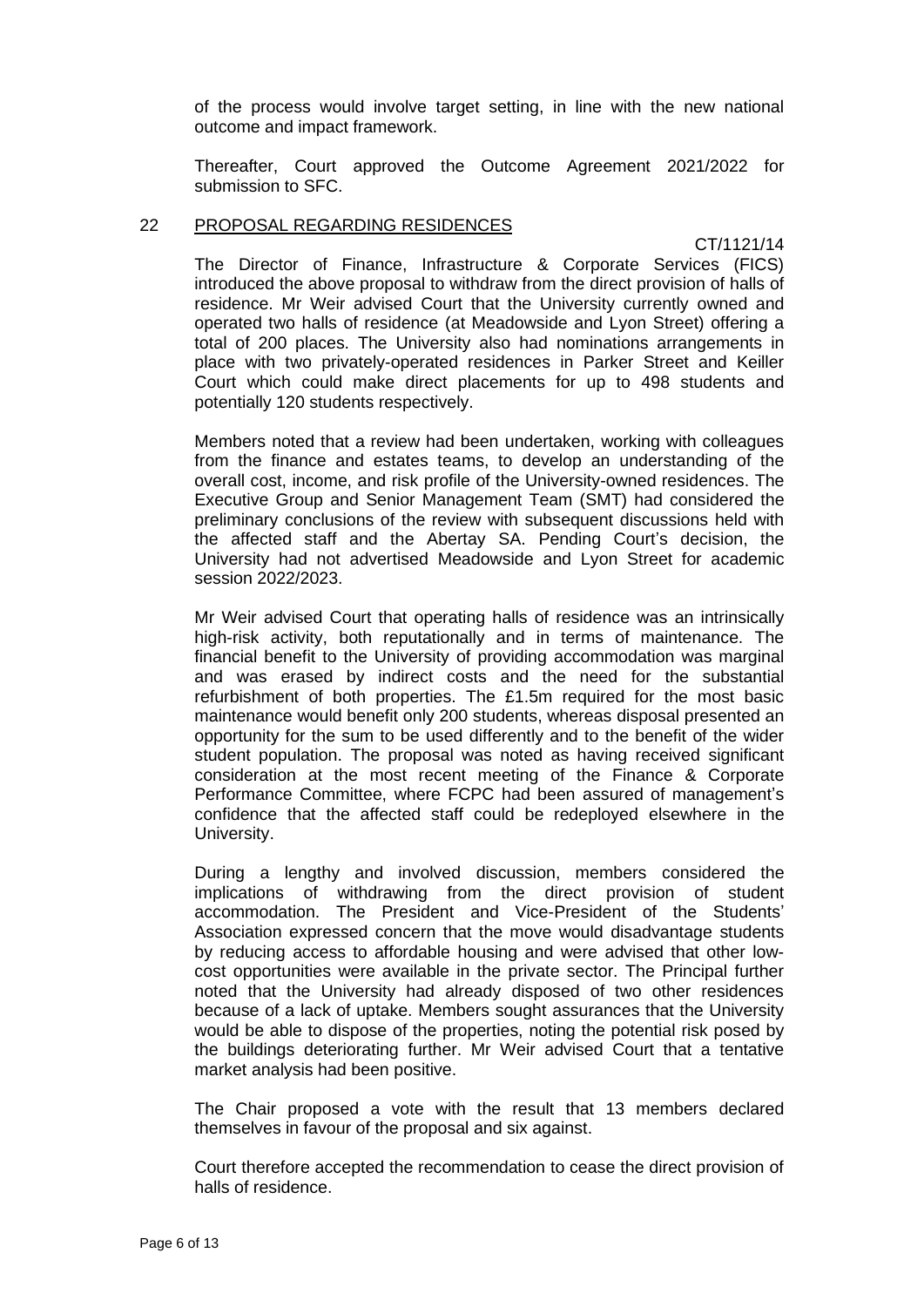### 23 HEALTH & SAFETY ANNUAL REPORT 2020/2021

CT/1121/15

The Director of People & OD introduced the above annual report, which had received significant scrutiny at the Health & Safety Sub-Committee and at the People, Health & Equality Committee. Members were reminded of their responsibility as governors for the health & safety of staff, students, and other visitors to the University.

Court welcomed the report and the assurance it provided. Thereafter, Court approved the report and commended the Health & Safety Manager.

# 24 AUDIT & RISK COMMITTEE: MINUTES OF THE MEETING HELD ON 11 NOVEMBER 2021

The minutes of the above meeting, submitted as Enclosure 16, were received.

The following matter was approved:

#### 24.1 Review of Financial Regulations

(paragraph 15 refers) Court endorsed the recommendation of the Committee to approve the proposed changes to the Financial Regulations, submitted to Court as Enclosure 17. One member questioned whether this was part of the ongoing work to review the Scheme of Delegation and was advised that, whilst not specifically related, it was essential that the two reflected one another.

The following matters were noted:

## 24.2 Risk Management Update

(paragraph 8.1 refers) Court noted the Committee's consideration of the regular update on risk management which represented the latest update on the strategic risk register as discussed by the Senior Management Team on 27 October.

### 24.3 Strategic Risk 5 Review

(paragraph 8.2 refers) Court noted that the Committee had received and considered a 'deep dive' report into strategic risk 5 "Disruption to University operations arising from major incident, omission, failure or external attack'. This review had been requested by the Committee, who had felt the risk was too broadly defined. Members noted the broad nature of the risk, required that it be broken down into its constituent parts and that future updates would be provided on an on-going basis.

#### 24.4 Internal Audit 2020/2021: Follow-up Review of Cyber Security

(paragraph 9.1 refers) Court noted the Committee's consideration of a follow-up review of Cyber Security which was conducted in July. The Committee had been advised that the significance of the original findings had been re-rated, taking into account the considerable progress made on the original report's recommendations.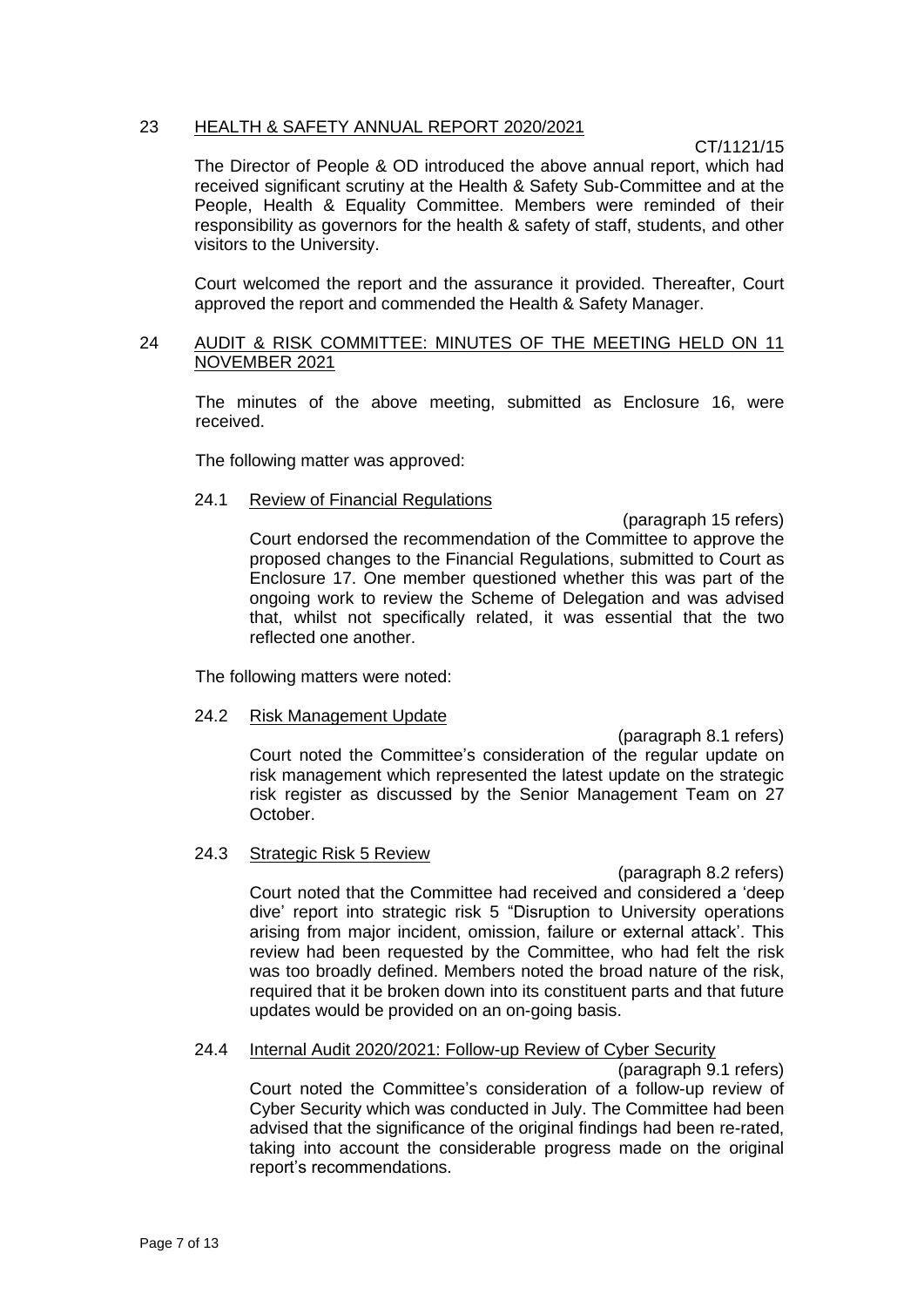## 24.5 Internal Audit 2020/2021: Review of IT Strategy & Infrastructure

(paragraph 9.2 refers)

Court noted that the Committee had received and considered an advisory report on IT Infrastructure & Strategy and was advised that the Committee had encouraged management to make more widespread use of this approach.

## 24.6 Internal Audit 2020/2021: Review of Partnerships Working

(paragraph 9.3 refers) Court noted the Committee's consideration of a report on the review of partnerships working, which had reached an opinion of substantial assurance with only one low-risk recommendation.

## 24.7 Internal Audit 2020/2021: Follow-Up Report

(paragraph 9.4 refers) Court noted that the Committee had received and considered a followup report on outstanding historical recommendations from previous years. This was a significant piece of work, for which Governance and the Internal Auditors were to be commended with many legacy issues resolved.

## 24.8 Internal Audit 2020/2021: Annual Report

(paragraph 9.5 refers) Court noted that the Committee had received and considered the internal audit annual report, intended to provide members with a summary report of the year's internal audit activity.

## 24.9 Internal Audit Plan 2021/2022

(paragraph 10 refers) Court noted that the Committee had considered the proposed plans for internal audit activity in the coming session. Court was further advised that the Head of Governance would circulate the revised plan to all other committees of Court to ensure that no area of responsibility be overlooked by a relevant or interested committee.

# 24.10 Cyber Security Update Report

(paragraph 11 refers) Court noted that the Committee had received and considered an update report on progress made in implementing the recommendations of the review into Cyber Security. The Committee had taken considerable assurance from the significant progress made. particularly in relation to the cloud migration project.

## 24.11 Internal Audit: Management report on implementation of recommendations

(paragraph 12 refers) Court noted that the Committee had considered a report intended to provide the Committee with a summary of the open and closed actions from the reviews conducted during 2020/2021.

### 24.12 Provisional External Audit Results

(paragraph 13 refers) Court was advised that the Director of FICS had presented the provisional external audit results for the year ended 31 July 2021, noting that no issues of significance had been identified.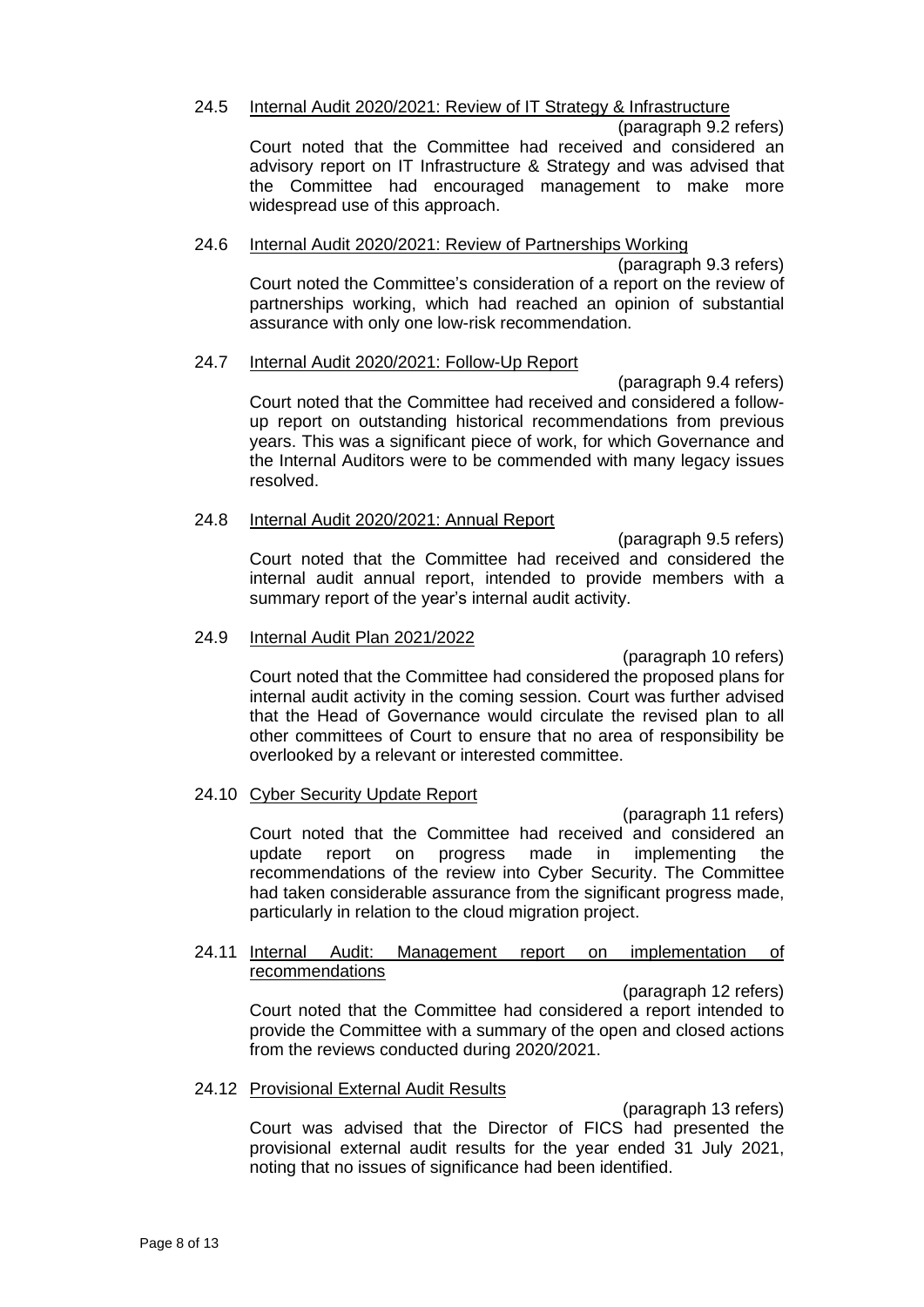#### 24.13 Value for Money Report 2020/2021

(paragraph 14 refers)

Court noted the Committee's consideration of the Value for Money report for 2020/2021, which had outlined the University's value framework and provided examples of VfM practice.

### 24.14 Business Resilience & Continuity Update

(paragraph 17 refers) Court noted the Committee's consideration of a report on the considerable work undertaken on the Business Resilience and Continuity Project.

Thereafter, Court approved the minutes and commended the work of Governance officers.

### 25 FINANCE & CORPORATE PERFORMANCE COMMITTEE: MINUTES OF THE MEETING HELD ON 02 NOVEMBER 2021

The minutes of the above meeting, submitted as Enclosure 18, were approved. The following matter was approved:

#### 25.1 Financial Update, including carry-forward proposal

(paragraph 8 refers) Court endorsed the recommendation of the Committee to approve the proposed carry forward of £810k of infrastructure improvement funding submitted to Court as Enclosure 19.

The following matters were noted:

25.2 Residences proposal

(paragraph 11 refers) Court noted the Committee's recommendation to approve the proposal to withdraw from the direct provision of student residences, which had already received Court's consideration as a substantive agenda item.

### 25.4 Operational & Financial Planning 2021/2022 and 2023/2024

(paragraph 7 refers) Court noted the Committee's consideration of the above operational planning update, intended to provide an update on student numbers for 2021/2022.

### 25.5 Capital Projects report

(paragraph 9 refers) Court noted the Committee's consideration of the above report, which outlined the status and progress of approved capital projects, including the progress of the Kydd Building Level 5 Cladding Project.

### 25.6 Online Programme Management: summary business case

(paragraph 10 refers) Court noted that the Committee had discussed a summary business case for a project to work with partners to offer delivery of University programmes beyond the Dundee campus. This proposal was intended to support the University's Strategic Plan 2020-2025 to increase non-SFC income and an options appraisal exercise had been undertaken. The Committee had broadly welcomed the approach proposed and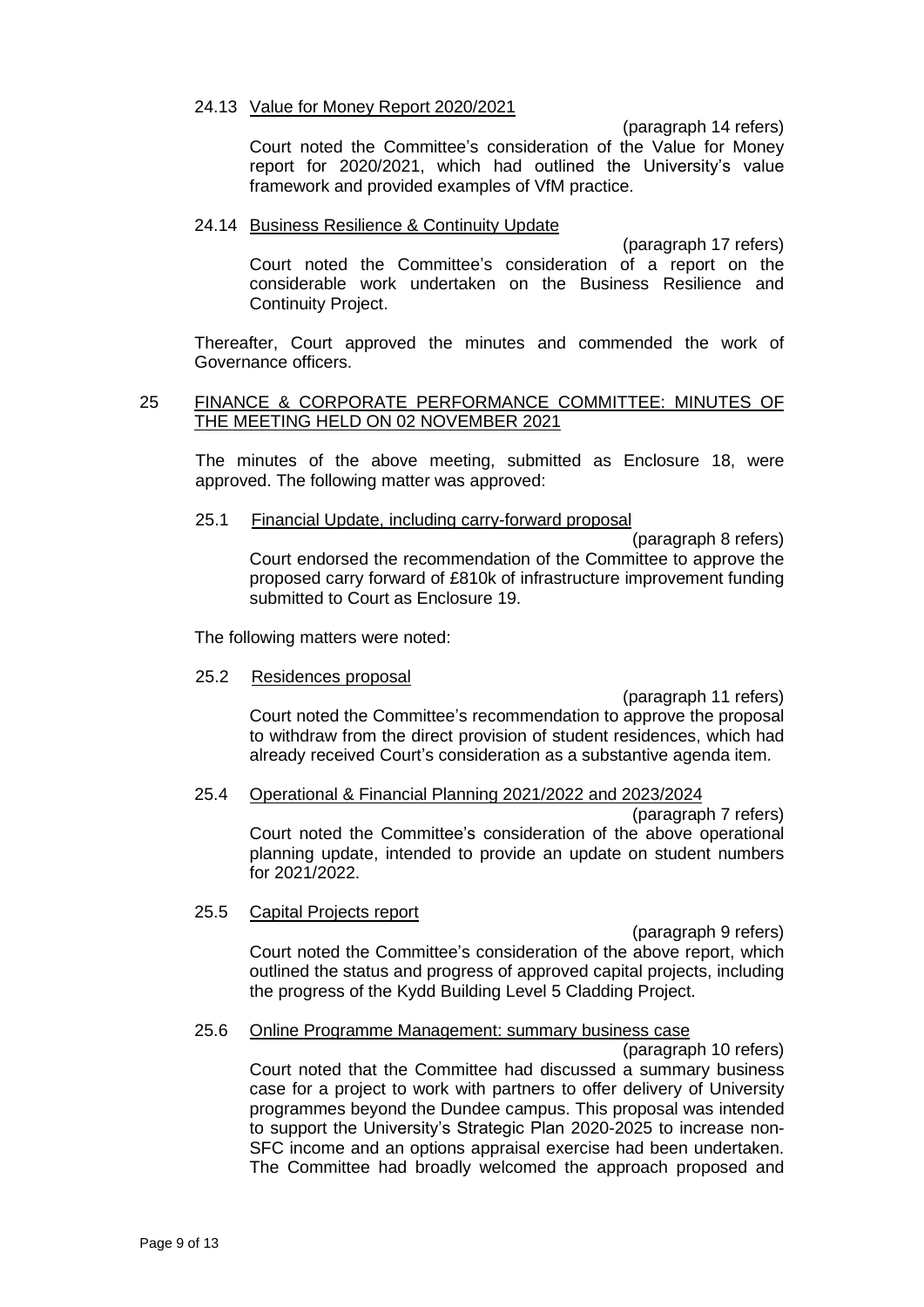expected to remain apprised of future developments, including full business cases and detailed arrangements for project governance

#### 25.7 Procurement matters

(paragraph 12 refers)

Court noted the Committee's approval of matters relating to procurement, including the procurement strategy 2021-2026, the annual procurement report for 2020 to 2021 and a proposal to make a direct award to the current provider of investment management services.

#### 25.8 Procurement of new Pension Scheme

(paragraph 15 refers) Court noted that the Committee had received an update on progress made on the procurement of the new pension scheme.

Thereafter, Court approved the minutes.

# 26 GOVERNANCE & NOMINATIONS COMMITTEE: MINUTES OF THE MEETING HELD ON 5 OCTOBER 2021

The minutes of the above meeting, submitted as Enclosure 20, were received. The following matter was approved:

### 26.1 Court Membership Update

(paragraph 10 refers) Court endorsed the recommendation of the Committee to reappoint Ms Gameelah Ghafoor to the membership of Court.

The following matters were noted:

### 26.2 Review of the Effectiveness of Court

(paragraph 6 refers) Court noted that the Committee had discussed and agreed the format for the review of the effectiveness of Court, which would take place during 2021/2022 and that an external facilitator was being sought.

### 99.3 Cladding Report Governance Review

(paragraph 9 refers) Court noted that the Committee had received and considered a document intended to provide reflection on the governance issues arising from the University's handling of reports to Court's committees and action relating to the existing cladding on the University estate. Dr Ingram advised members that the Committee had taken assurance from the identification of lessons learned in the report, which had also been discussed at the Chair's Committee.

In discussion, members questioned whether, in view of the wider governance concerns expressed by Court, it remained appropriate for the review of the effectiveness of Court to be 'light touch' in nature. Dr Ingram advised that these matters would be fed into the review and that the facilitator would ensure they were addressed. It was also noted that the facilitator would be expected to have conducted a detailed analysis of the papers and minutes of Court and its committees to identify other potential governance issues. Dr Ingram further noted that a lay member was required to join the working group charged with leading the Review and invited expressions of interest.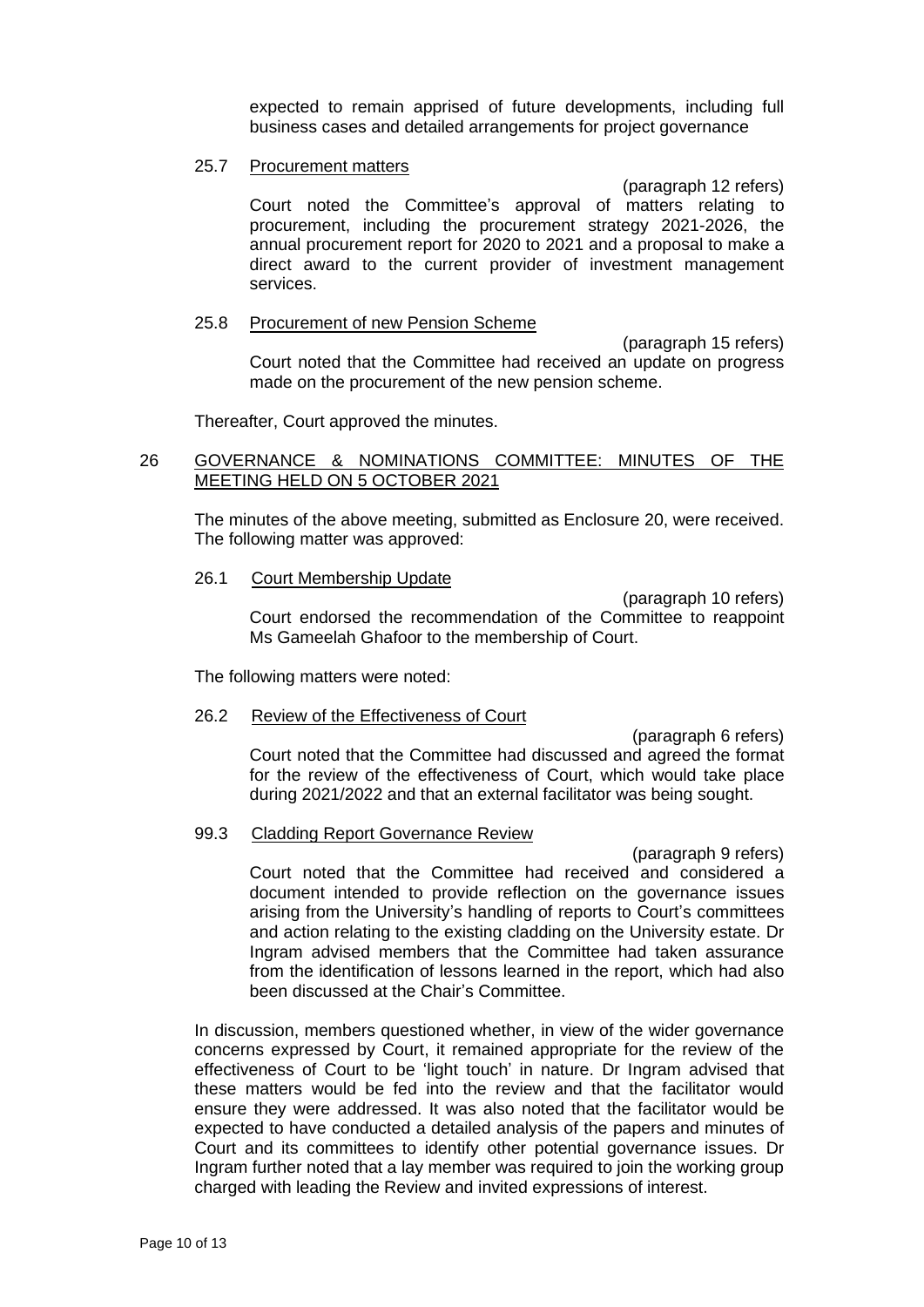Thereafter, the above minutes were approved.

# 27 PEOPLE, HEALTH & EQUALITY COMMITTEE: MINUTES OF THE MEETINGS HELD ON 6 OCTOBER 2021

The minutes of the above meeting, submitted as Enclosure 21, were received.

The following matters were approved:

## 27.1 Health & Safety Annual Report

(paragraph 7 refers) Court noted that the above Health & Safety Annual Report had already been considered and approved as a substantive agenda item.

## 27.2 Revised Staff Disciplinary Procedure

(paragraph 15.1 refers) Court endorsed the recommendation of the Committee to approve the Revised Staff Disciplinary Procedure, submitted as Enclosure 22.

# 27.3 Revised Code of Student Discipline: Non-Academic Misconduct

(paragraph 17 refers) Court endorsed the recommendation of the Committee to approve the Revised Code of Student Discipline: Non-Academic Misconduct, submitted as Enclosure 23. Members were advised that the Chancellor, having been Scotland's first Public Services Ombudsman, would submit comments on the Code and that any subsequent changes would be brought back to the Committee for consideration.

The following matters were noted:

# 27.4 Committee Remit and Membership

(paragraph 5 refers) Court noted that the Committee had discussed the current remit and membership of the Committee and felt that it warranted review to ensure that the delegated authority of the Committee was broadened and encompassed all relevant responsibilities. Members were advised that a further discussion would be scheduled.

### 27.5 Staff Engagement Survey

(paragraph 8 refers) Court noted that the Committee had received and considered a proposal to conduct a tender exercise for a supplier for Staff Surveys

### 27.6 Remote & Flexible Working Statement

and supplementary Pulse surveys.

(paragraph 9 refers) Court noted the Committee's consideration of proposed amendments to the iterative remote and flexible working policy statement.

### 27.7 Future Pension Provision: update

(paragraph 11 refers) Court noted that the Committee had received an update on the future of pension provision for support staff at the University.

27.8 Performance Management update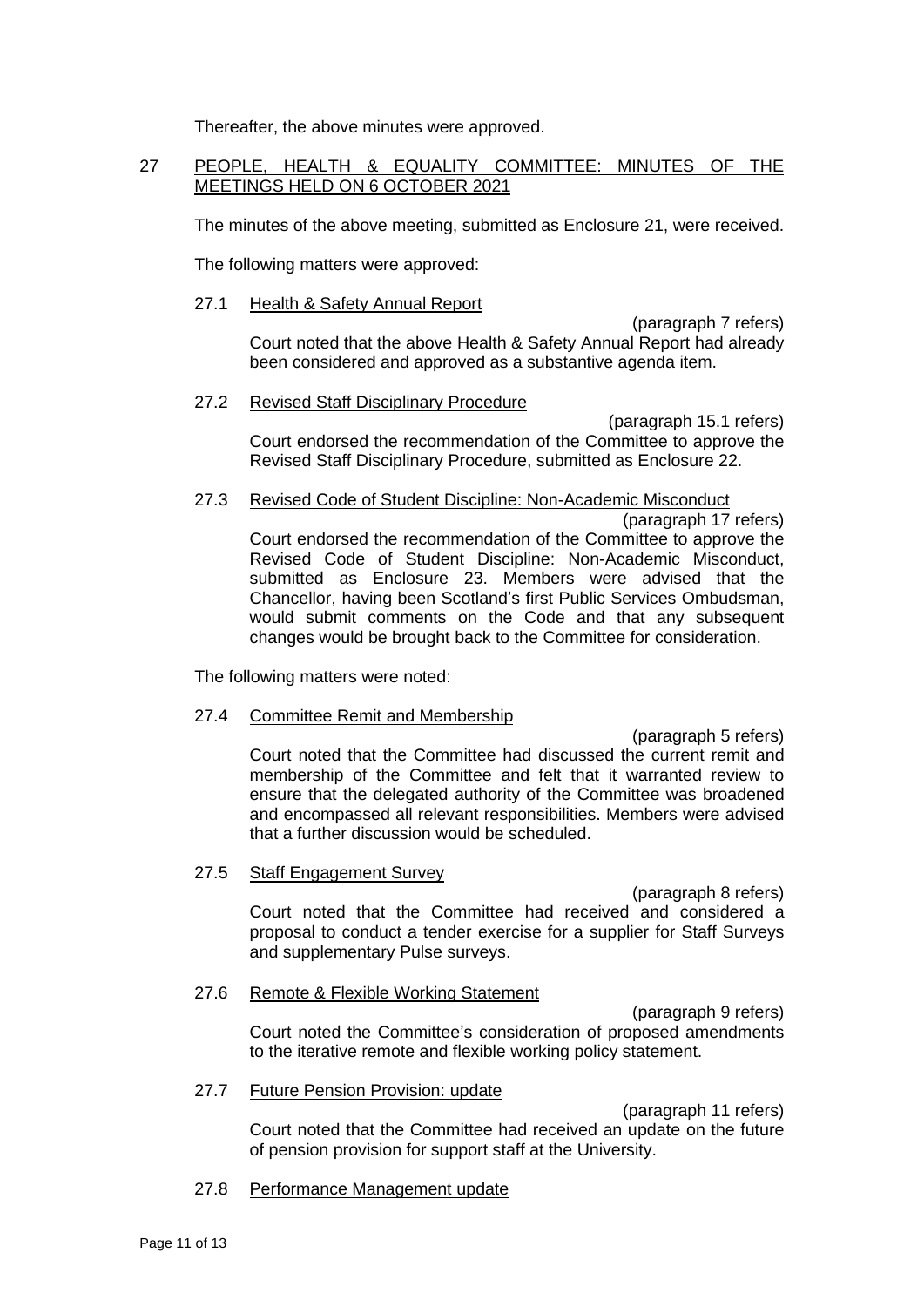(paragraph 13 refers)

Court was advised that advised that members of Court had held an open and wide-ranging discussion with the Principal, the Vice-Principal (Strategy & Planning) and the Director of People & OD on performance management.

### 27.9 Sickness Absence Report

(paragraph 14 refers) Court noted that the Committee had received and considered a report on sickness absence.

## 27.10 Kydd Building Cladding and Fire Risk Management Update

(paragraph 19 refers) Court noted the Committee's consideration of an update on progress made with the Kydd Building Phase 5 Cladding project and fire risk management, including historical cladding issues.

Thereafter, Court approved the minutes.

### 28 REMUNERATION COMMITTEE: REPORT OF THE MEETING HELD ON 5 OCTOBER 2021

CT/1121/24

The minutes of the above meeting, submitted as Enclosure 24 were received.

The following matters were noted:

### 28.1 Severance Arrangements: annual report

(paragraph 14 refers) Court noted that the Committee had received and considered the annual report on salaries in the discretionary range.

### 28.2 Severance Arrangements: individual cases

(paragraph 15 refers) Court noted that the Committee had discussed individual salaries within the remit of the Committee and the use of benchmark data to inform the discussion.

Thereafter, Court approved the minutes.

### 29 STUDENTS' ASSOCIATION REPORT TO COURT

CT/1121/05

The President of the Abertay Students' Association (SA) introduced the above paper, intended to apprise Court of activities undertaken by the SA since September. Ms Thiel advised members that the SA had employed two Student Wellbeing Assistants and that 'Abertaysty', the initiative to provide students with free food, would be relaunched imminently.

Court noted that the SA was working with the University on a new Student Partnership Agreement and was collaborating with the Deputy Principal and the Dean of Teaching & Learning on the establishment of a 'Students as Partners' initiative. It was intended that this would incorporate the student voice across the University as co-collaborators and co-creators and the first meeting of the Board would take place in December.

Ms Thiel advised members of ongoing issues with room bookings, especially for student societies and noted that the SA and Mr Weir were exploring